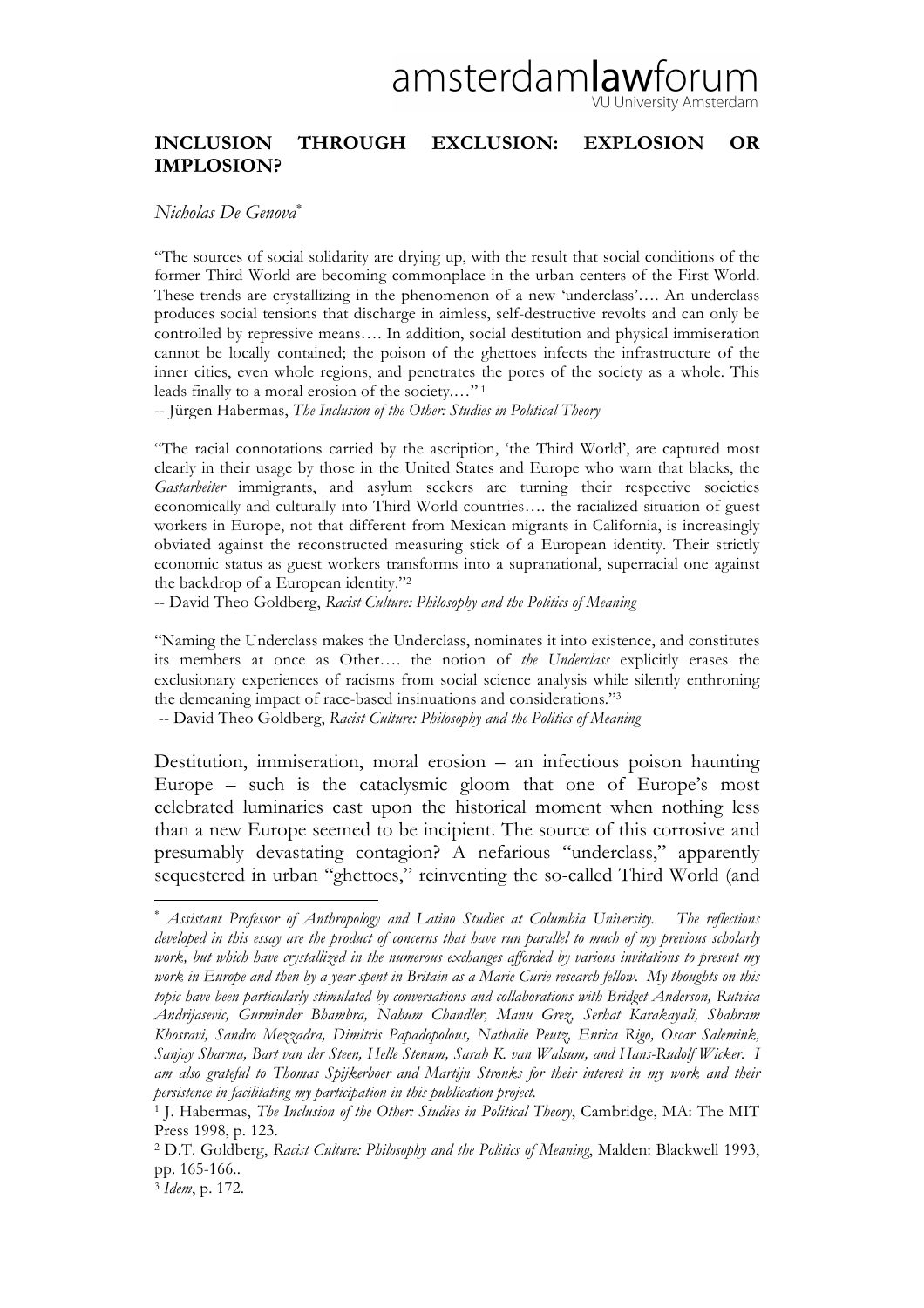its proverbial heart of darkness) in the "inner cities" of urbane and enlightened Europe. An *under*-class – something pronouncedly *less* than a proper social class with its own historical significance, moreover – which purportedly manifests itself only in futile and self-destructive forms that "can only be controlled by repressive means." In short, a kind of utterly abject excess – something crudely apprehensible as mere human rubbish. But who are these scoundrels? Or rather, if they are indeed more akin to a poison or a social disease that "infects" and "penetrates the pores," then the more apt question would seem to be: what is this vermin? The subject of the essay in question, after all, is what Jürgen Habermas deems to be the beleaguered plight of nation-states, national sovereignty, and citizenship, and more specifically, the ways in which these are "challenged from within by the *explosive* potential of multiculturalism"4. The culprit is figured only elliptically, in terms of a "constantly growing" heterogeneity of "cultural forms of life, ethnic groups, religions, and worldviews"5, distinct from "the inherited or ascribed nation founded on ethnic membership"6, and associated with "transnational developments"7. It is seldom called by its more conventional or prosaic name – *migration* – and much less is it ever recognised candidly as concerning a question of *race*.

In this brief essay, I will seek to destabilise some of the nationalist or racial conceits that serve as the premises of conventional intellectual discourses and political debates surrounding those mischievous changelings, "inclusion" and "exclusion," with particular reference to their currency for the politics of immigration (and race) in the contemporary European scene. This attempt to re-frame those questions by interrogating their presuppositions will unfold through a concise critique of the complacencies and complicities that may be discerned in Habermas' remarks on "multiculturalism" and "immigration," not so much in order to contribute in the more narrowly scholastic sense to anything pretending to an exhaustive dissection of this aspect of Habermas' philosophical corpus, as such, but rather because his discourse around these preoccupations would seem to be highly symptomatic and thus revelatory of the larger malaise with which this special thematic issue is concerned.

With regard to this woeful nemesis – the new "underclass" – notably, Habermas does indeed acknowledge the salience of "globally interconnected ... *labour* markets"8, which he affiliates with "the sharp increase in the reserves of comparatively cheap labour"9. However, such an equation of "Third World" migrants with "cheap labour," once supplemented with the notion of an "underclass," immediately marks a resort to the effectively racialised themes of moral panic. As "cheap" labour (by implication, "stealing jobs"

<sup>4</sup> Habermas 1998, *supra* note 1, p. 117; emphasis added.

<sup>5</sup> *Ibid*.

<sup>6</sup> *Idem,* p. 115.

<sup>7</sup> *Idem,* p. 120.

<sup>8</sup> *Idem*, p. 122; emphasis in original.

<sup>9</sup> *Idem*, p. 122.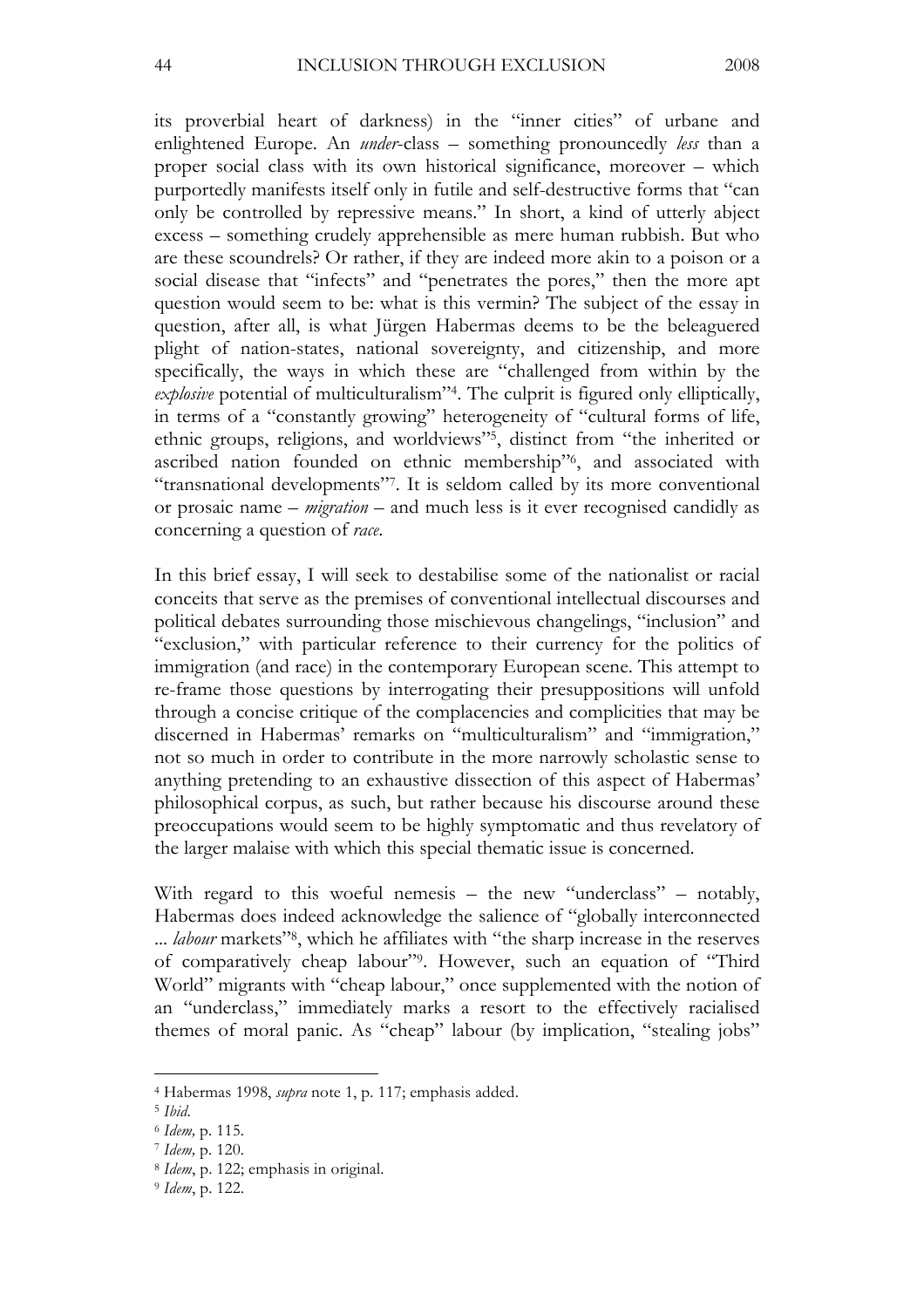and undermining the social condition of the presumptively entitled "native"/ "national" working class) and somehow simultaneously as an "underclass" (inevitably, underemployed, unemployed, or un-employable, and leeching off the purported beneficence of the welfare state), we find ourselves in the presence of what Étienne Balibar has depicted as an "immigration complex," which induces "a transformation of every social 'problem' into a problem which is regarded as being posed *by the fact of* the presence of 'immigrants' or, at least, as being aggravated by their presence"—regardless of the problem in question. 10 And when phrases like the "moral erosion of the society" begin to become an uncritical currency in the luminous heights of European philosophical discourse, what we are witnessing, surely, is a very troubling deterioration in morale, and perhaps also a frightful failure of political imagination, in an important quarter of European intellectual life.

Despite the overtly liberal, social democratic, and cautiously "multiculturalist" agenda of Habermas' interventions, one cannot help but be struck by the profusion in his discourse of the tell-tale totems – ostensibly de-racialised but implicitly and incorrigibly racial – transposed directly from contemporary social science in the United States. Above all, among this noisy cacophony of genteel and banal euphemisms for class inequality and racial subjugation, there is the ever-contemptible and worrisome Underclass – the most glaringly peculiar import of all from hegemonic U.S. sociology's compendium of raciological "science." Loïc Wacquant has rightly cautioned against just such "a new 'urban Orientalism' … of which the 'underclass' would be the loathsome figurehead"11. And David Theo Goldberg incisively connects the dots among these multifarious but interrelated figures – the Third World, the Underclass, the Inner City, and so forth – for their abundant excess of racial significations. Perhaps most salient of all is Goldberg's detection of a rejuvenated racial project of expressly "European" identity, against which a precisely post-*colonial* whiteness is refashioned against the amorphous, heterogeneous, non-descript, yet essentialised and decidedly "culturally" inimical mass of "immigrants," who come to be encircled by an ostensibly race-neutral but mercilessly racialised sort of generic alterity, which may be glibly credited as "Third World."

The misguided fascination with decrying the "underclass" seems to be symptomatic of what may be considered a more basic anti-immigrant impulse that animates Habermas's liberalism, and which is decisively operative in his formulation of "constitutional patriotism." Habermas maintains that "cultural" liberties must be subordinate to political loyalty: "Of course, the claim to coexist with equal rights is subject to the proviso that the protected [cultural, ethnic, and religious] faiths and practices must not contradict the reigning constitutional principles (as they are interpreted

<sup>10</sup> É. Balibar, 'Racism and Crisis', in: É. Balibar & I. Wallerstein, *Race, Nation, Class: Ambiguous Identities*, New York: Verso 1991, pp. 219-220, emphasis in original.

<sup>11</sup> L. Wacquant, 'Three Pernicious Premises in the Study of the American Ghetto', *International Journal of Urban and Regional Research* 1997-2, p. 349.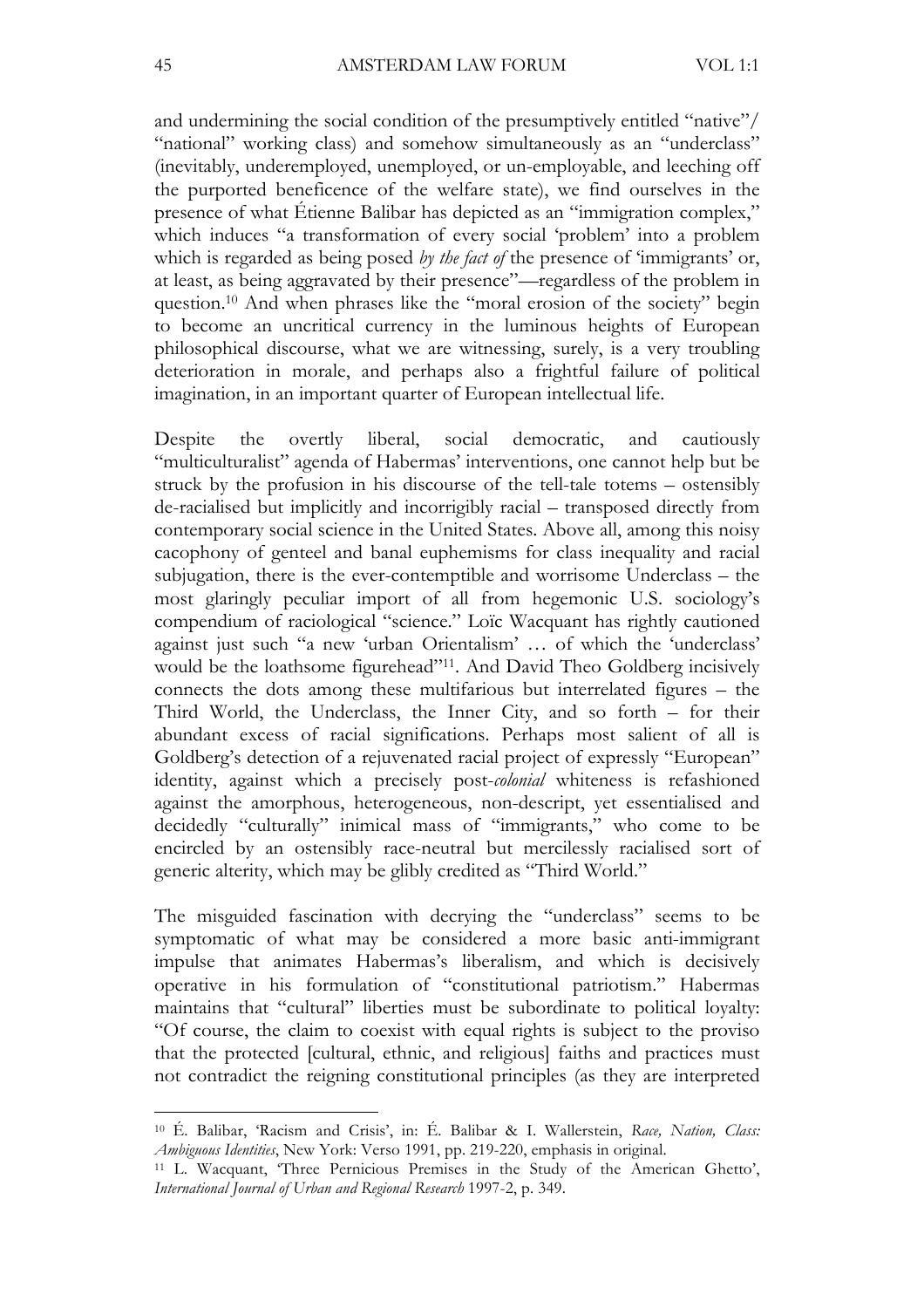by the political culture)"12 "Multiculturalism," in other words, whatever that may be taken to mean, may be merely tolerated or even energetically encouraged, but only contingent upon a compulsory deference to a political constitution and legal regime – more or less embodying putatively "universal" democratic principles and cosmopolitan values – which have nonetheless already been established by the dominant (national) "culture." Although *nativism* – as a term for anti-immigrant hostility or, more blandly, the commitment to restrict or exclude immigration – has a peculiarly (U.S.) "American" genealogy and does not have much currency outside of the United States, I propose it as a more precise analytic category than the more psychologistic and one-dimensional concept *xenophobia*. As I have argued in greater detail elsewhere13, nativism is best apprehended precisely as *native*-ism – a promotion of the priority of "natives," on no other grounds than their *being* such. In this sense, nativism thus operates inextricably as a politics of *identity* animating all nationalisms. And, with or without all the associated assumptions (however fictive or spectral) of common ancestry, mutual kinship, and shared substance, any such notion of "native" *identity* at the base of nationhood is inextricably bound up with an assumption of *natal* entitlement. Thus, the purported "inclusion" of "immigrants" into the more elemental and fundamental "national community" inevitably sustains and upholds the primacy and priority of "natives" that is the submerged identitarian commitment of nationalism itself. Despite Habermas' overt if cautious endorsement of "multiculturalism" and his explicit cosmopolitanism, the liberal notion of constitutional patriotism that he has promoted nonetheless retains an unseemly residue of civic nationalism deeply committed to (and entangled in all the contradictions, conundrums, and lacunae of) upholding the *political* prerogatives of "natives."

It is telling that Habermas' argument for constitutional patriotism, in at least one important earlier iteration<sup>14</sup>, cites as its pertinent authority Peter Schuck and Roger Smith's *Citizenship Without Consent: Illegal Aliens in the American Polity<sup>15</sup>*, a work whose decisive polemical purpose and most palpable practical intent was to elaborate the putative constitutionality of the case for the rescinding the birthright U.S. citizenship of the U.S.-born children of undocumented migrants. Schuck and Smith's book, ostensibly preoccupied with properly scholastic and distinctly liberal questions of *consent*, signalled a politically significant intervention on the side of "immigration control" and the restriction of citizenship in the United States. By supplying an academic and legal rationale for migrant exclusion and the restriction of citizenship rights for the children of undocumented migrants, Schuck and Smith advanced a profound articulation of what I call liberal nativism. Similarly

<sup>12</sup> Habermas 1998, *supra* note 1, p. 118.

<sup>13</sup> N. De Genova, *Working the Boundaries: Race, Space, and "Illegality" in Mexican Chicago*, Durham, NC: Duke University Press 2005, p. 56-94.

<sup>14</sup> J. Habermas, 'Citizenship and National Identity: Some Reflections on the Future of Europe' *Praxis International* 1992-1, p. 1-19.

<sup>15</sup> P.H. Schuck & R. M. Smith, *Citizenship Without Consent: Illegal Aliens in the American Polity*, New Haven: Yale University Press 1985.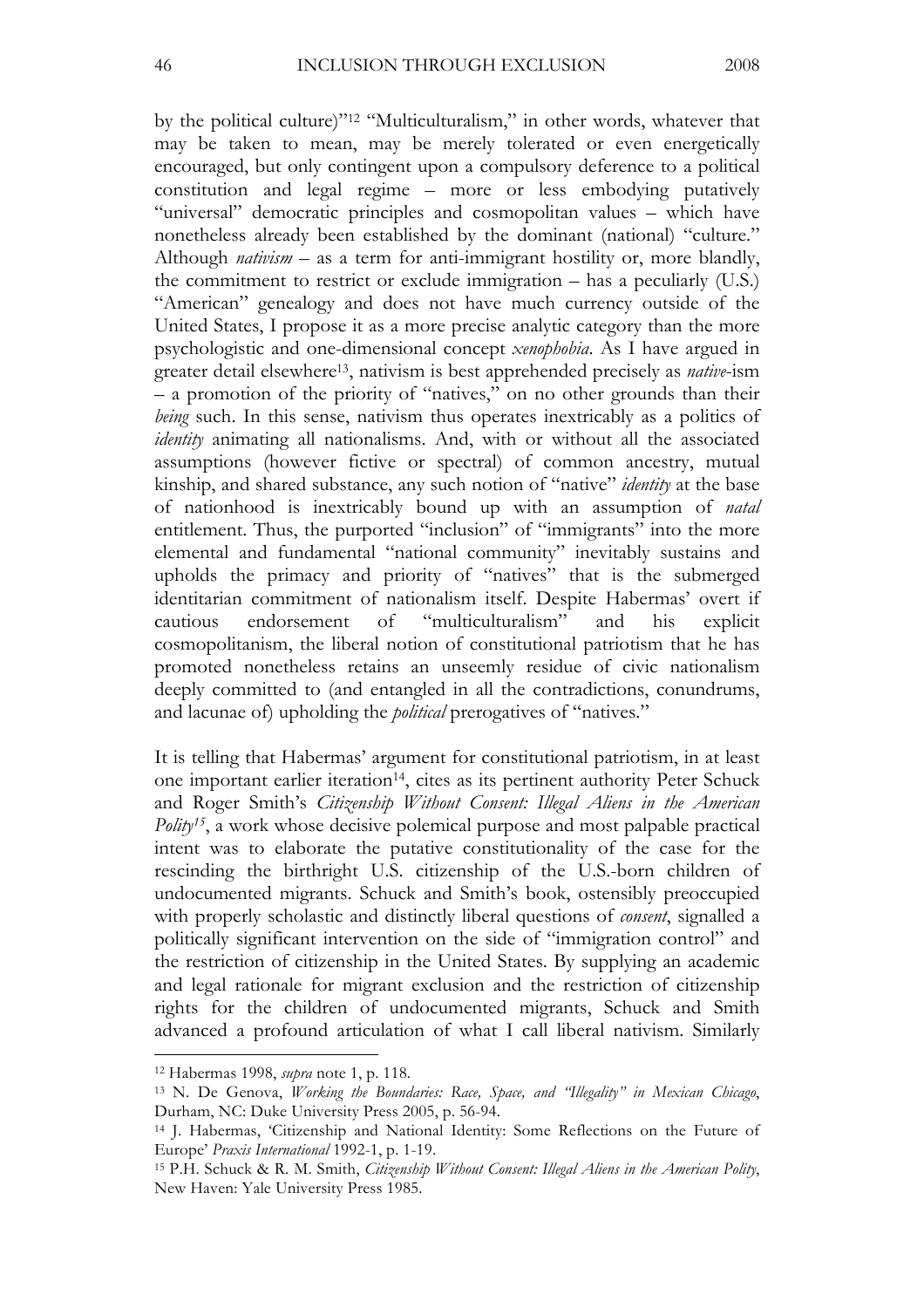rejecting birthright citizenship as sufficient grounds for political membership, Habermas contends:

"In democratic states, which understand themselves as an association of free and equal citizens, membership depends on the principle of voluntariness. Here, the usual ascriptive characteristic of domicile and birth (jus soli and jus sanguinis) by no means justify a person's being irrevocably subjected to the sovereign authority of that country". 16

Thus, while he emphasises the consent and volition required for an individual citizen's subjection to the state's power, and otherwise appears to repudiate ascriptive (effectively, accidental) qualifications for political membership, Habermas likewise affirms implicitly what is ultimately the prohibitive premium that Schuck and Smith put on the "consent" of the established (and presumptively entitled) national polity to finally certify whether or not particular migrants may be admitted for inclusion. "Voluntariness," after all, works in both directions, albeit with far greater coercive force from one side (the "community") than from that of individual (migrant) petitioners for inclusion.

In a remarkable ruse of distinctly post-colonial cynical reason, Habermas elsewhere appeals: "Assuming that the autonomously developed state order is indeed shaped by ethics, does the right to self-determination not include the right of a nation to affirm its identity vis-à-vis immigrants who could give a different cast to this historically developed political-cultural form of life?"17. Agonistic ethical provisos notwithstanding, it is revealing that Habermas glosses such putative manifestations of national "self-determination" as mere acts devoted to "affirming" an (already-established, "historically established") national "identity" and a "form of life" which awkwardly couples the political with the ever-unspecified "cultural." In a peculiar but predictable reversal of the radical open-endedness and forcefully imaginative futurity intrinsic to the very concept of self-determination, the insular version that Habermas upholds for Europe in the face of migration, it seems, can only look *backward*. As Paul Gilroy has noted in his tellingly titled *Postcolonial Melancholia*, with specific regard to Britain but also referring to postcolonial Europe, in general, there is "a morbid fixation with the fluctuating substance of national culture and identity," which moreover is unmistakably associated with "a refusal to think about racism as something that structures the life of the postimperial polity"18 For Habermas, this recourse to the otherwise (by his own accounting) anachronistic language self-determination is particularly contradictory. Elsewhere, he is acutely aware of the sheer contingency of "how the universe of those who come together to regulate their common life by means of positive law [is] composed"19. Thus, he is meticulously reserved about the "theoretical mistake with grave practical consequences" involved in

<sup>16</sup> Habermas 1992, *supra* note 14, p. 5.

<sup>17</sup> Habermas 1998, *supra* note 1, p. 228.

<sup>18</sup> P. Gilroy, *Postcolonial Melancholia*, New York: Columbia University Press 2005, p. 12.

<sup>19</sup> Habermas 1998, *supra* note 1, p. 115.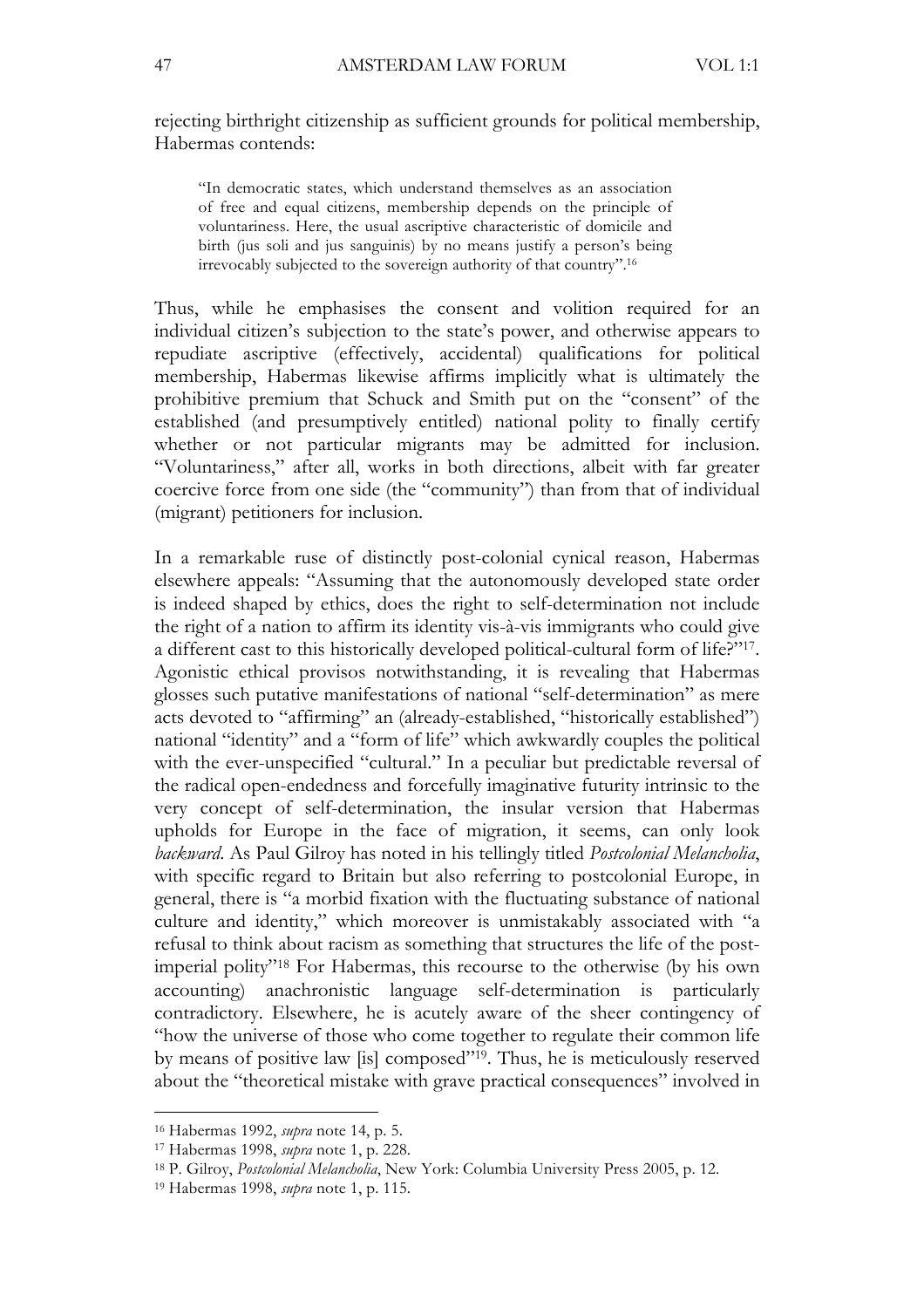assuming that the question of defining the boundaries of a political community could ever "be answered in normative terms with reference to a 'right to national self-determination'"20.

Yet, in light of Gilroy's sense of a concomitant if tacit and unacknowledged *refusal* to confront the enduring toxicity of racism as a defining socio-political fact of the European condition, the equivocation in Habermas around this question may disclose the deeper and more insidious co-presence of ambivalence and disavowal. Here, it suffices for Habermas that a European entitlement to one or the other historically sanctioned national "identity" be juxtaposed with "immigrants" who disruptively introduce various kinds of unsettling *difference*<sup>21</sup>. There, the line from this "explosive potential of multiculturalism"22 leads circuitously but unfailingly to the "aimless" rebellions and generalised moral corrosion of a degenerate "underclass"23. Morbidity, indeed. To return to the earlier themes associated with this latter gesture, then, there are two glaring omissions in Habermas' hand-wringing: namely, *colonialism* (as the historical legacy without which the European nation-state itself, historically and materially, is finally inconceivable) and *racism* (as the contemporary dynamic without which the literally post-colonial character of Europe is truly incomprehensible). Indeed, the elision of European racisms – as the most palpable manifestation of the postcolonial condition of Europe – serves above all to render invisible that postcoloniality itself, and colludes with the insinuation that racist or nativist outbursts or movements within Europe are nothing more than populist reaction formations, provoked by the unseemly presence of the migrants themselves. Hence, after all the protracted calamities perpetrated or perpetuated by European colonialism and the subsequently tragic or disgraceful demise of the multifarious anti-colonial projects in what was formerly known as the Third World, according to Habermas, it is now supposed to be the prerogative of *European* nation-states to lay claim to their sacrosanct "right" of self-determination – against the myriad refugees and migrants who allegedly menace them with Third Worldisation?

Much as Europe truly was "literally the creation of the Third World," in Frantz Fanon's memorable formulation<sup>24</sup>, it is likewise true that the so-called Third World was literally Europe's creation, and remains its rightful inheritance.25 In the wake of the end of the Cold War (which bestowed upon

<sup>20</sup> *Idem*, p. 116.

<sup>21</sup> *Idem*, p. 228.

<sup>22</sup> *Idem*, p. 117.

<sup>23</sup> *Idem*, p. 123.

<sup>24</sup> F. Fanon, *The Wretched of the Earth,* New York: Grove Weidendeld 1961/1963, p. 102.

<sup>25</sup> For reasons that I need not expound upon here, given the scope of the present essay, the Third World was likewise the creation of the United States, and is no less its rightful inheritance as well. For some consideration of this proposition, see N. De Genova, 'Introduction: Latino and Asian Racial Formations at the Frontiers of U.S. Nationalism', in: N. De Genova (ed.), *Racial Transformations: Latinos and Asians Remaking the United States*,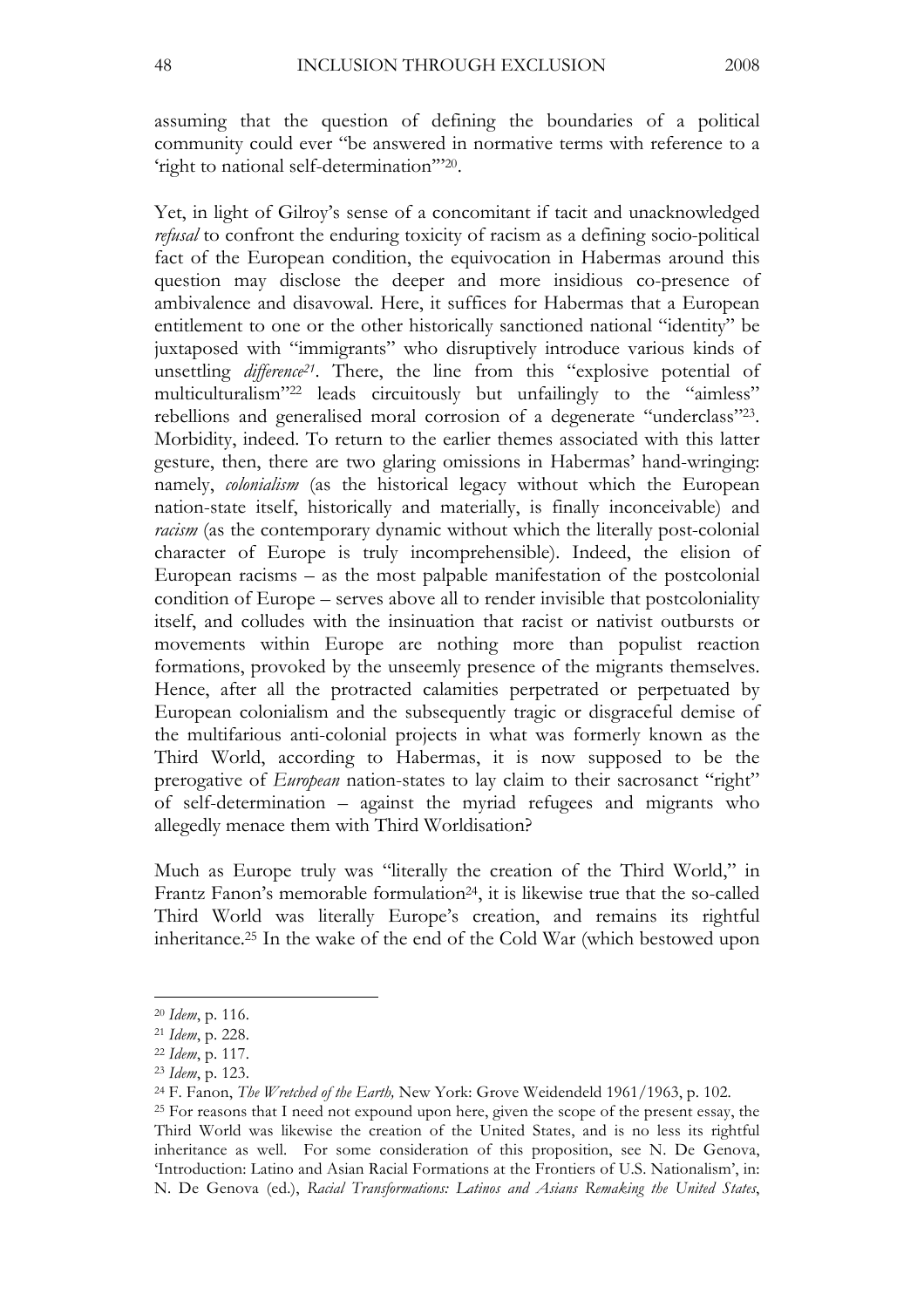the decolonised their specifically *third*-worldliness), Balibar has suggested the image of "two humanities." Historically constituted by the global racism of capitalist (colonial) modernity, this bifurcated humanity is comprised of suband super-human categories, associated with abject destitution and gross overdevelopment, respectively. These "tendentially incompatible masses" confront one another, however, on an unprecedented scale and, ever more ubiquitously, *within the same spaces* of practical everyday life. 26 Without ever ceasing to be excruciatingly unequal and significantly segregated, these two human camps become ensnared anew amidst the unforeseen physical proximities and incidental intimacies that arise with shared spaces of cohabitation, work and production, and, to a lesser but not negligible extent, also consumption. This trans-national and decidedly post-colonial reconfiguration of global class inequalities marks an unfinished decolonisation, indeed. 27 It is emblazoned as before by bluntly racialised differences, in a peculiar but predictable "recolonisation" of "immigrants" and "immigration". 28 Now, however, in a proliferation of postcolonial metropolitan spaces, regimented under the fastidious juridical constellations of *citizen* and *alien*, these inequalities come as never before to operate under the banners of the *native* and its inimical but ineffable other – as mere differences of "identity."<sup>29</sup>

Indeed, new dynamics of racialisation and new formations of racism become inextricable from the social production of migrants' "differences" in ways that, as often as not (or rather, *more* often than not), dissimulate their racisms and dis-articulate "race" and "immigration," precisely through the politics of nativism. As we have seen in the example of Habermas, with recourse to this pronouncedly *spatialised* politics of identitarian difference, "race" need not always speak its name. There is not only the persistent and pernicious

Durham, NC: Duke University Press 2006, pp. 1-20; N. De Genova, 'The Stakes of an Anthropology of the United States', *CR: The New Centennial Review* 2007-2, pp. 231-277.

<sup>26</sup> É. Balibar, 'Racism and Nationalism', in: É. Balibar & I. Wallerstein, *Race, Nation, Class: Ambiguous Identities*, New York: Verso 1991, p. 44. See also É. Balibar, 'Es Gibt Keinen Staat in Europa: Racism and Politics in Europe Today', *New Left Review* 1991, p.14; B. Anderson, 'Exodus', *Critical Inquiry* 1994, p.321.

<sup>27</sup> É. Balibar, 'Es Gibt Keinen Staat in Europa: Racism and Politics in Europe Today', *New Left Review* 1991, p.12; É. Balibar, *We, the People of Europe? Reflections on Transnational Citizenship,* Princeton: Princeton University Press 2004, p. 7; É. Balibar, 'Europe, An 'Unimagined' Frontier of Democracy', *Diacritics* 2003-3/4, p.42

<sup>28</sup> É. Balibar, 'Europe as Borderland', *The Alexander von Humboldt Lecture in Human* 

*Geograph*y, University of Nijmegen, Netherlands (November 10, 2004), p. 38-42; available at: www.ru.nl/socgeo/colloquium/Europe%20as%20Borderland.pdf; See also De Genova 2006, *supra* note 25; S. Mezzadra, 'Citizen and Subject: A Postcolonial Constitution for the European Union?' *Situations* 2006-2, p. 39. M. Bojadijev & I. Saint-Saëns, 'Borders, Citizenship, War, Class: A Discussion with Étienne Balibar and Sandro Mezzadra', *New Formations* 2006, pp. 15-18; S. Mezzadra & F. Rahola, 'The Postcolonial Condition: A Few Notes on the Quality of Historical Time in the Global Present', *Postcolonial Text* 2006-1; available at: http://postcolonial.org/index.php/pct/article/view/393/139.

<sup>29</sup> For a fuller discussion see N. De Genova, 'The Deportation Regime: Sovereignty, Space, and the Freedom of Movement' in: N. De Genova & N Peutz (eds.), *The Deportation Regime: Sovereignty, Space, and the Freedom of Movement*, Durham, NC: Duke University Press 2009.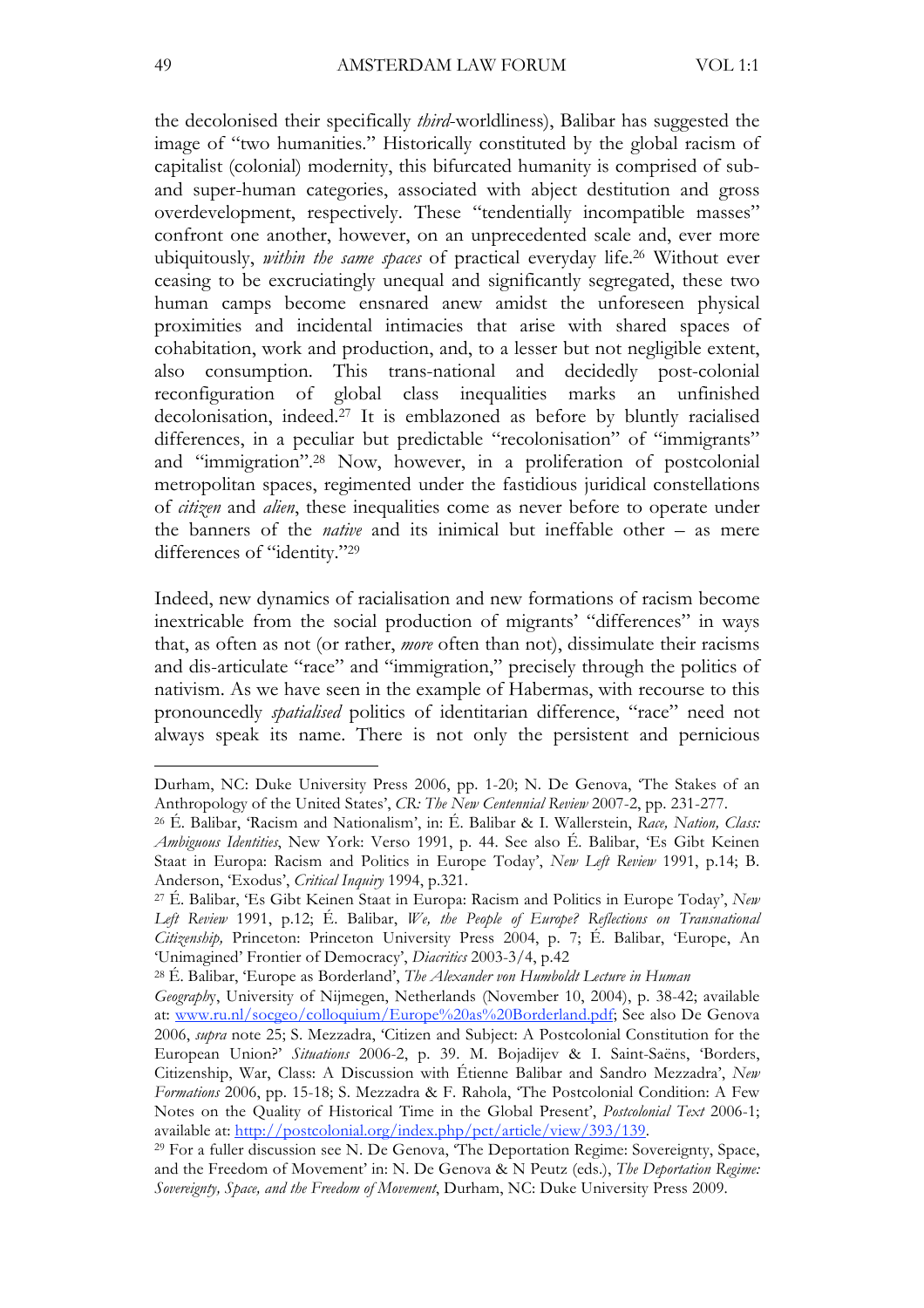reification of the putative "inside" and "outside" of the space of "the nation"30 or alternately, and increasingly, of "Europe" as such, 31 there are also "ghettoes" and even "inner cities"32 and finally, there remains the notorious "Third World" itself, whose downward spiral of misery never ceases to be mobilised as the implicit evidence that the formerly colonised truly were better off under European rule, and really were not capable of ever governing themselves, after all. The so-called Third World appears to have ineffably seeped in through the cracks, and has apparently gained prominence in Europe in precisely inverse relation to its receding significance on the scale of global geopolitics. This is especially disconcerting for a Europe that previously might have imagined itself to be safely insulated and aloof from the consequences of the very disasters originally wrought by its own colonial enterprises in the places associated with that bedevilled designation, "the Third World." The amorphous mass attributed to the socalled Third World's human crisis gets transposed now as a "crisis" *for Europe*, and is refigured as a comparably nebulous "underclass" composed of "immigrant" denizens, whose alleged pathologies now "penetrate the pores" of the supposed interior of Europe.

Of course, this formerly static (immobile) space of "underdevelopment" and cultural "backwardness" has managed to work this magic trick of relocating itself only inasmuch as the "place" and the people were always rendered synonymous. The people, as migrants – mobilised and in motion – wear the stigmata of the Third World's bad news on their faces, and all over their bodies – in their flesh, their hair, their teeth, their clothing, their food. The inevitably heterogeneous and exorbitantly more convoluted dimensions of "race" in these contemporary manifestations, in any event, render the seductive but illusory coherences of "biological" categories distinctly less meaningful, less useful. Instead, the apparently race-neutral and presumptively "legitimate" politics of *citizenship* may serve to achieve the elision of "race" with the full panoply of nativist conceits entailed by the ever elusive and evasive phantom called "national identity." Likewise, with various liberal and cosmopolitan guises, as in Habermas, the promotion of the priorities of "natives" may even masquerade as a piously multiculturalist or even as an avowedly "anti-racist" politics – a nativism, so to speak, "from the left". 33 Nonetheless, from across the political spectrum, in one country after

<sup>30</sup> See also De Genova 2006, *supra* note 25; De Genova 2007, *supra* note 25; De Genova 2009, *supra* note 29.

<sup>31</sup> See R. Andrijasevic, 'From Exception to Excess: Detention and Deportations across the Mediterranean Space', in: N. De Genova & N. Peutz (eds.), *The Deportation Regime: Sovereignty, Space, and the Freedom of Movement*, Durham: Duke University Press 2009; S. Karakayali & E. Rigo, 'Mapping the European Space of Circulation', in: N. De Genova & N. Peutz (eds.), *The Deportation Regime: Sovereignty, Space, and the Freedom of Movement*, Durham: Duke University Press 2009; D. Papadopoulos et al., *Escape Routes: Control and Subversion in the 21st Century,* London: Pluto Press 2008.

<sup>32</sup> L. Wacquant, *Urban Outcasts: A Comparative Sociology of Advanced Marginality*, Malden: Polity Press 2008.

<sup>33</sup> De Genova 2005, *supra* note 13, p. 68-79; Balibar 1991, *supra* note 27, p. 15.